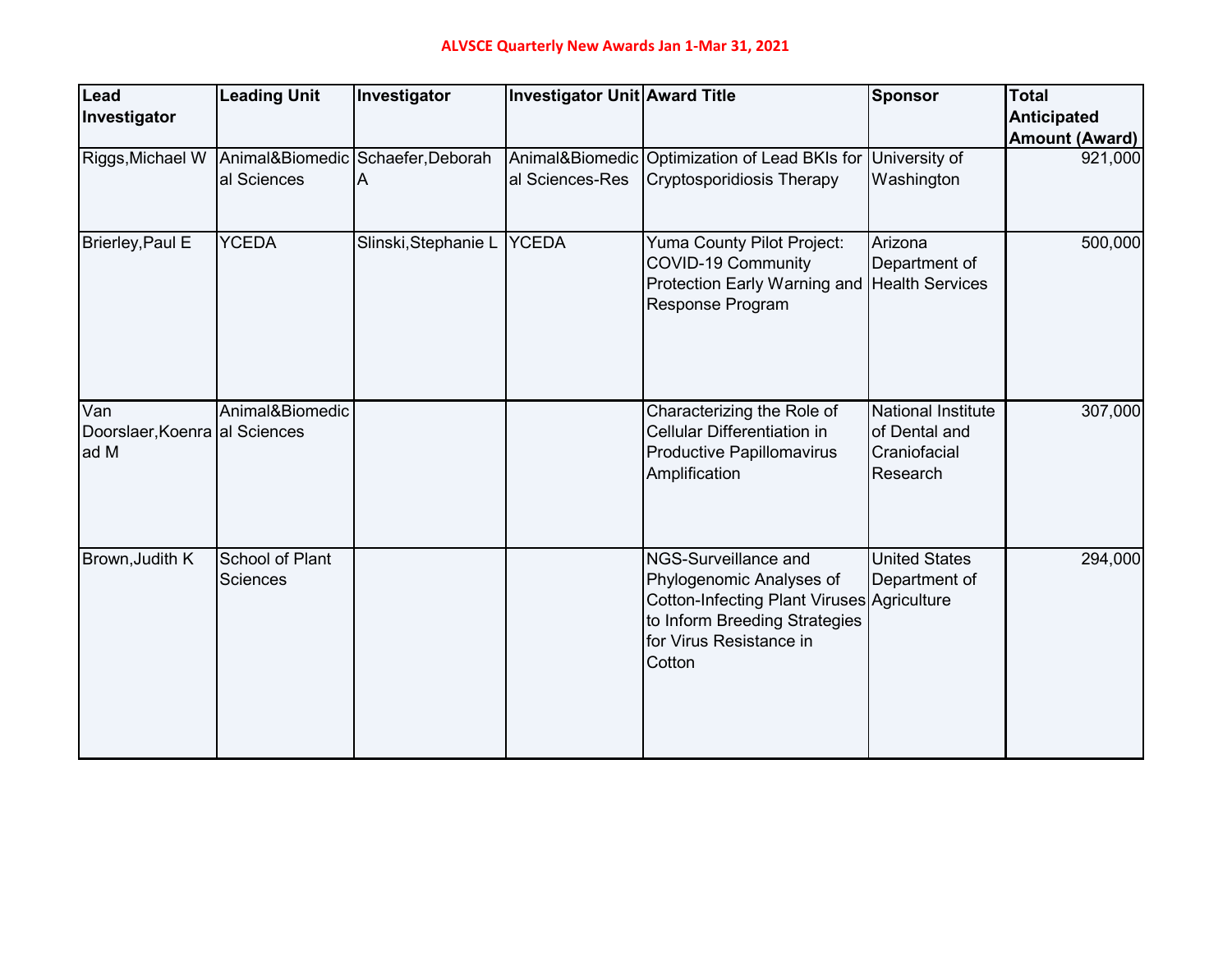| Brown, Judith K | <b>School of Plant</b><br><b>Sciences</b> |                                                                                                                     |                                                                                                                                               | <b>Improving Situational</b><br>Awareness of HLB and ACP<br>in California Through<br><b>Targeted Scouting in</b><br><b>Commercial Citrus and Data</b><br>Analysis                              | University of<br>California, Davis                   | 254,403 |
|-----------------|-------------------------------------------|---------------------------------------------------------------------------------------------------------------------|-----------------------------------------------------------------------------------------------------------------------------------------------|------------------------------------------------------------------------------------------------------------------------------------------------------------------------------------------------|------------------------------------------------------|---------|
| Moore, Joshua D | <b>Pima County</b><br>Office              | Farella, Joshua,<br>Hanson, Hannah<br>Grace,<br>Hooper, Peter,<br>Parrott, Amy M,<br>Werkhoven, Carolin<br>e Renton | Coconino County<br>Office, Maricopa<br>County Office,<br><b>Cochise County</b><br>Office, Yuma<br>County Office,<br>Maricopa County<br>Office | Arizona 4-H Military Teens<br>Camp- Mountain & Adventure<br>Academy                                                                                                                            | <b>Purdue University</b>                             | 204,892 |
| Hodges, Tanya M | Agric Educ Tech<br>& Innov-Ins            | <b>Brenes</b><br>Mayorga, Baleshka<br>Renee                                                                         | <b>CALS Career &amp;</b><br><b>Acad Svcs</b>                                                                                                  | <b>Yumans United through</b><br>Microbiology, Agriculture,<br>Nutrition, and Social<br>Sciences - Mentorship,<br>Awareness, Networking,<br>Opportunities, leading to<br>Success (YUMANS-MANOS) | <b>United States</b><br>Department of<br>Agriculture | 200,000 |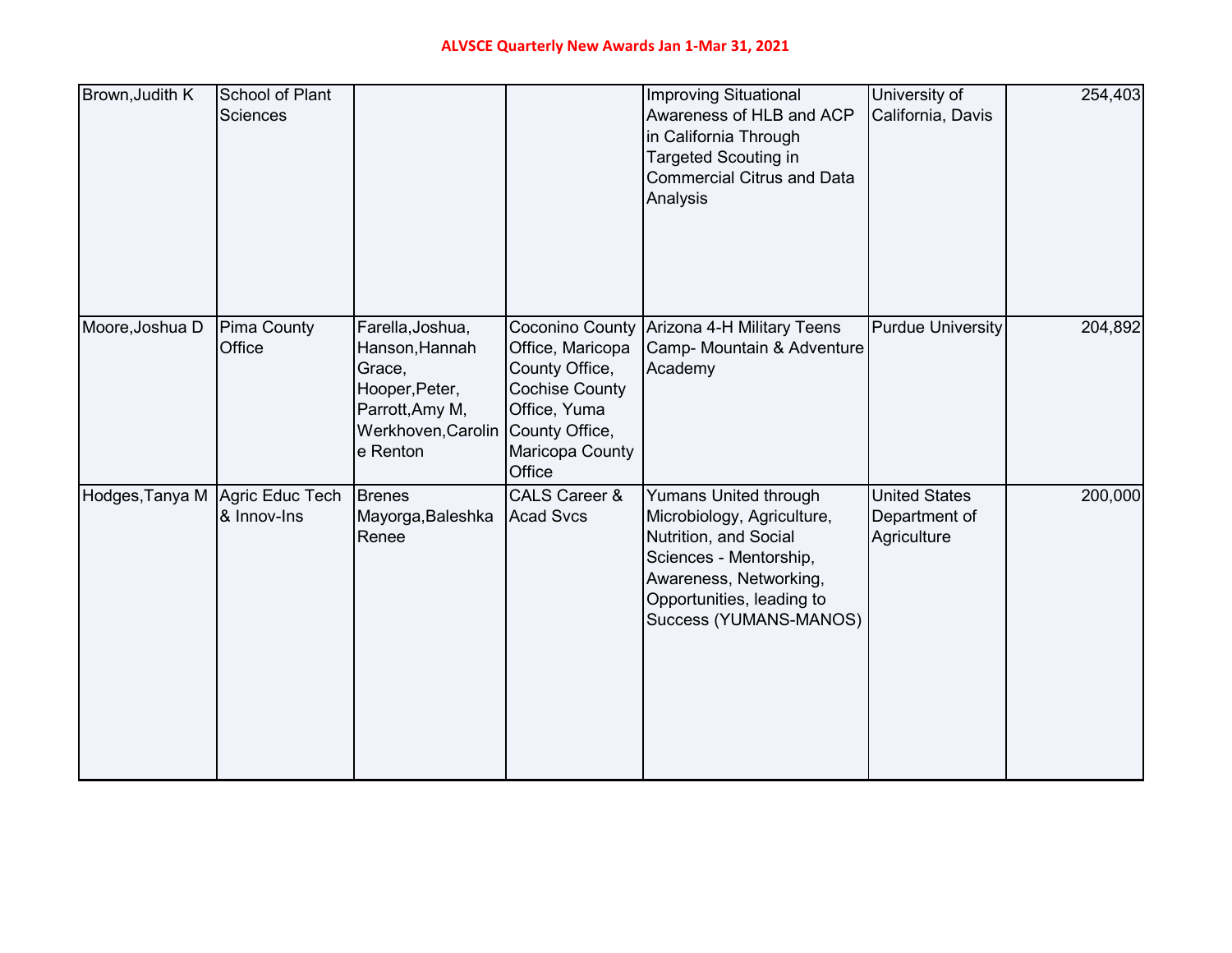| Greene, Elizabeth Tribal Extension |                        | Teegerstrom, Trent   Agric Extension |                | <b>Empowering Tribal</b>                           | <b>Native American</b>  | 199,580 |
|------------------------------------|------------------------|--------------------------------------|----------------|----------------------------------------------------|-------------------------|---------|
| Ann                                | Programs               |                                      | Administration | Adults/Youth to Improve                            | <b>Agriculture Fund</b> |         |
|                                    |                        |                                      |                | Animal/Human Health and                            |                         |         |
|                                    |                        |                                      |                | <b>Enhancing Economic</b>                          |                         |         |
|                                    |                        |                                      |                | Sustainability                                     |                         |         |
|                                    |                        |                                      |                |                                                    |                         |         |
|                                    |                        |                                      |                |                                                    |                         |         |
|                                    |                        |                                      |                |                                                    |                         |         |
|                                    |                        |                                      |                |                                                    |                         |         |
| Schwartz, Kerry L                  | <b>Water Resources</b> |                                      |                | <b>Using Project-Based STEM</b>                    | Arizona                 | 195,855 |
|                                    | <b>Research Center</b> |                                      |                | <b>Education to Enhance</b>                        | Department of           |         |
|                                    |                        |                                      |                | <b>Groundwater Conservation in</b>                 | <b>Water Resources</b>  |         |
|                                    |                        |                                      |                | Maricopa County Schools                            |                         |         |
|                                    |                        |                                      |                |                                                    |                         |         |
|                                    |                        |                                      |                |                                                    |                         |         |
|                                    |                        |                                      |                |                                                    |                         |         |
|                                    |                        |                                      |                |                                                    |                         |         |
| Viesselmann, Lisa AZ Veterinary    |                        |                                      |                | 2020 National Animal Health                        | <b>United States</b>    | 183,992 |
|                                    | Diagnostic Lab         |                                      |                | <b>Laboratory N</b>                                | Department of           |         |
|                                    |                        |                                      |                |                                                    | Agriculture             |         |
| Zhou, Chi                          | Animal&Biomedic        |                                      |                | Preeclampsia Dysregulates                          | American Heart          | 169,055 |
|                                    | al Sciences            |                                      |                | <b>Fetal Endothelial Responses</b>                 | Association,            |         |
|                                    |                        |                                      |                | to Growth Factors and                              | Incorporated            |         |
|                                    |                        |                                      |                | Cytokines                                          |                         |         |
|                                    |                        |                                      |                |                                                    |                         |         |
|                                    |                        |                                      |                |                                                    | <b>NASA Johnson</b>     |         |
| Simpson, Richard Nutritional       | <b>Sciences</b>        | Katsanis, Emmanue   Pediatrics       |                | Exercise Training as a<br>Countermeasure for Anti- | <b>Space Center</b>     | 149,931 |
|                                    |                        |                                      |                |                                                    |                         |         |
|                                    |                        |                                      |                | Tumor Immune Dysregulation<br>Due to Isolation and |                         |         |
|                                    |                        |                                      |                | <b>Confinement Stress</b>                          |                         |         |
|                                    |                        |                                      |                |                                                    |                         |         |
|                                    |                        |                                      |                |                                                    |                         |         |
|                                    |                        |                                      |                |                                                    |                         |         |
|                                    |                        |                                      |                |                                                    |                         |         |
|                                    |                        |                                      |                |                                                    |                         |         |
|                                    |                        |                                      |                |                                                    |                         |         |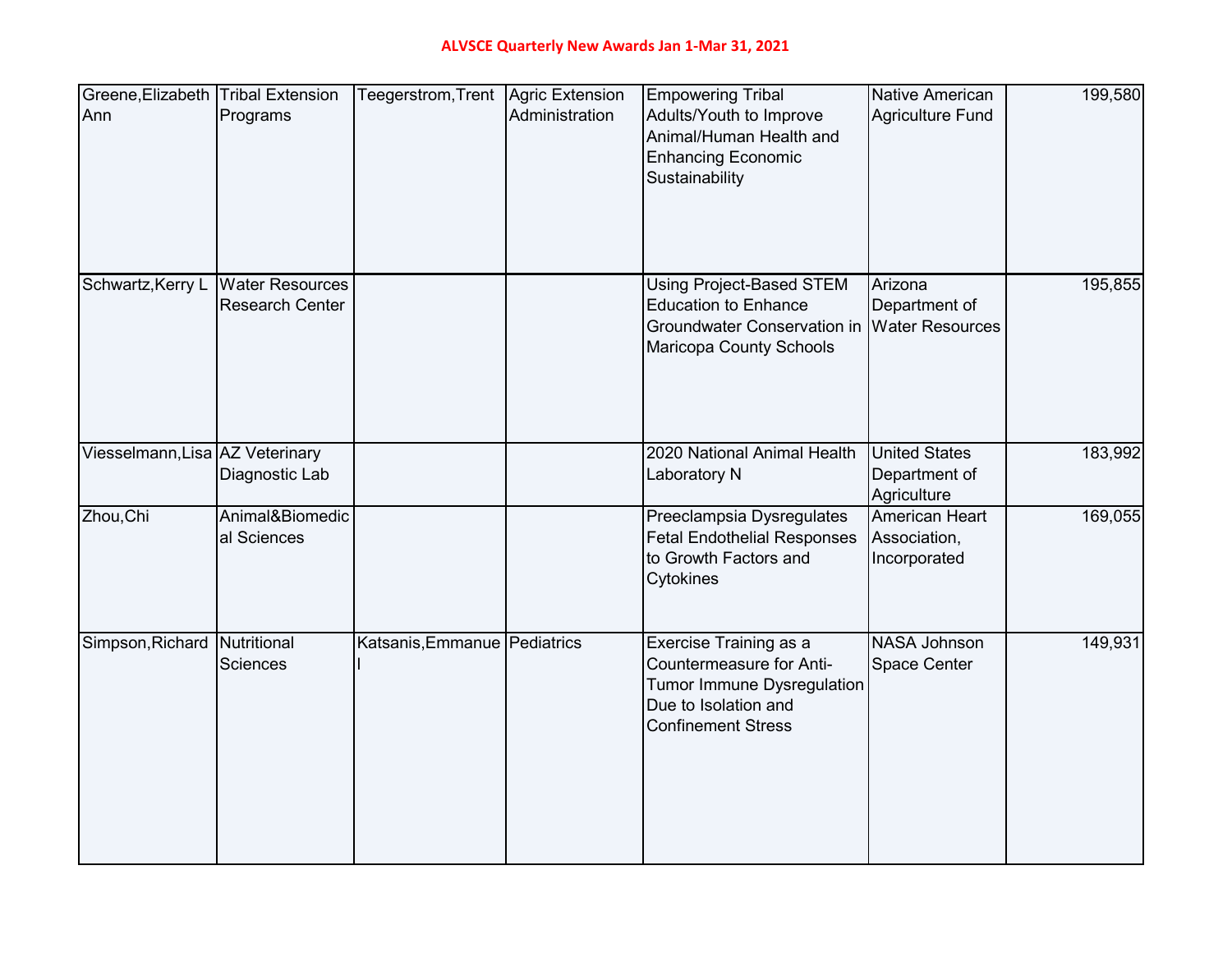## **ALVSCE Quarterly New Awards Jan 1-Mar 31, 2021**

| Romagnolo, Dona Nutritional<br>to | Sciences                           | Selmin, Ornella                 | Nutritional<br>Sciences-Res | Space Environment and<br><b>Epigenetics of Endocrine</b><br>Regulation of DNA Repair<br>and Cell Cycle in Mammary<br><b>Epithelial Cells.</b>                                                                 | <b>NASA</b><br>Headquarters                                            | 149,576 |
|-----------------------------------|------------------------------------|---------------------------------|-----------------------------|---------------------------------------------------------------------------------------------------------------------------------------------------------------------------------------------------------------|------------------------------------------------------------------------|---------|
| Brown, Judith K                   | School of Plant<br><b>Sciences</b> |                                 |                             | <b>Molecular Pathology</b><br>Surveillance of Leaf Curl<br>Virus and Whitefly<br>Haplotypes, and Host<br>Resistance to Cotton Leaf<br>Curl Complex, an Exotic High-<br><b>Risk Pathogen-Vector</b><br>Complex | Cotton,<br>Incorporated                                                | 99,943  |
| Meeks, Lauren<br>Gayle            | Nutritional<br><b>Sciences</b>     | Limesand, Kirsten H Nutritional | Sciences-Res                | <b>Glycolytic Reprogramming</b><br>and Metformin as<br>Therapeutics for Radiation-<br><b>Induced Salivary Gland</b><br><b>Dysfunction</b>                                                                     | <b>National Institute</b><br>of Dental and<br>Craniofacial<br>Research | 93,672  |
| Brierley, Paul E                  | <b>YCEDA</b>                       | Slinski, Stephanie L YCEDA      |                             | COVID-19 Early Warning<br><b>School Testing Pilot Project</b>                                                                                                                                                 | Yuma County,<br>Arizona                                                | 54,160  |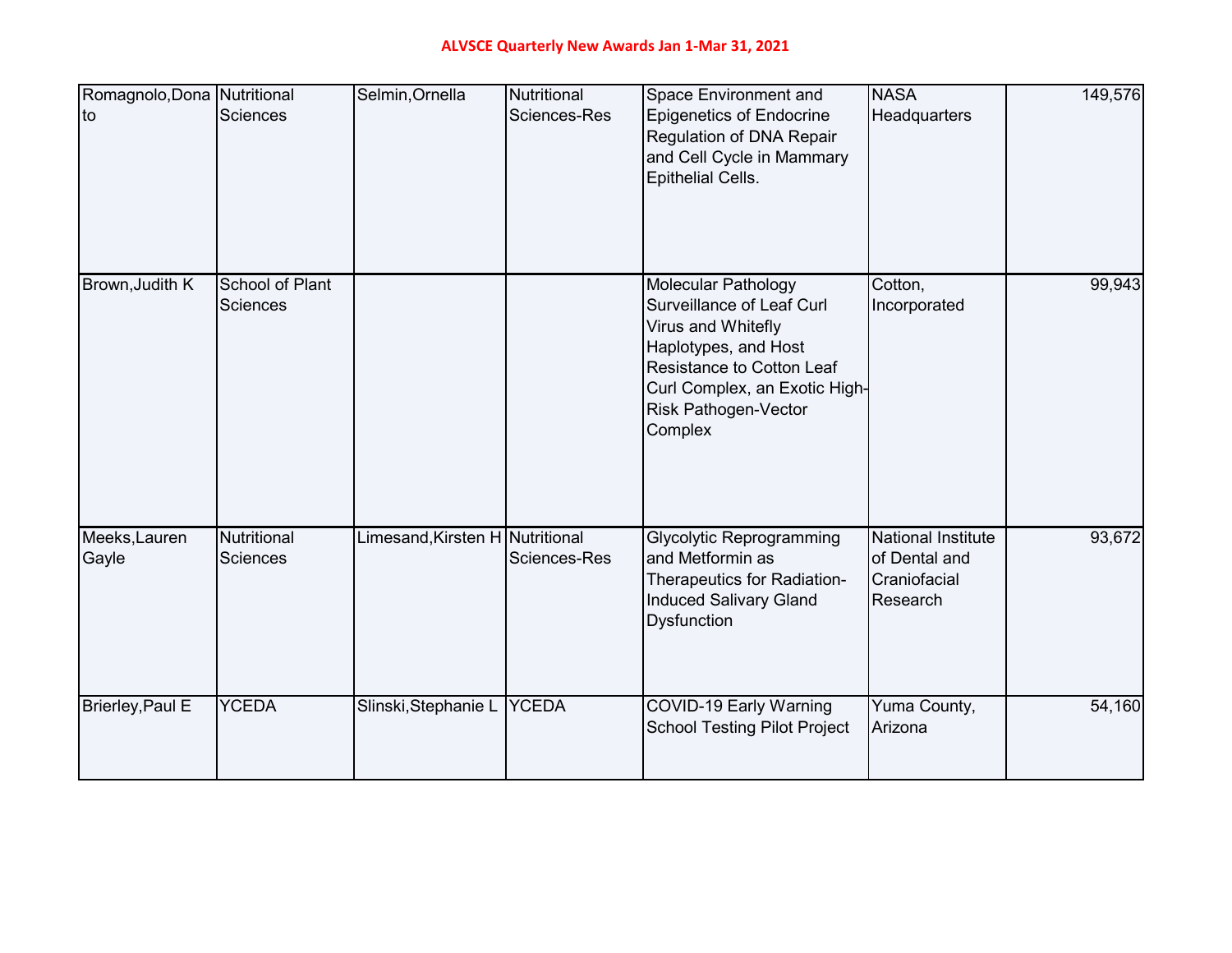| Pauli, William<br><b>Duke</b>           | School of Plant<br><b>Sciences</b>               |                            |                                              | High-Throughput<br>Phenotyping of Canopy<br>Temperature using UAV-<br><b>Based Thermal Imaging</b>                                           | Cotton,<br>Incorporated                                  | 45,000 |
|-----------------------------------------|--------------------------------------------------|----------------------------|----------------------------------------------|----------------------------------------------------------------------------------------------------------------------------------------------|----------------------------------------------------------|--------|
| Subramani, Jayas   Maricopa<br>hankar   | Agricultural Ctr-<br><b>Res</b>                  |                            |                                              | Seed Increase Program                                                                                                                        | Cotton,<br>Incorporated                                  | 45,000 |
| Schwartz, Kerry L                       | <b>Water Resources</b><br><b>Research Center</b> |                            |                                              | <b>Using Project-Based STEM</b><br><b>Education to Enhance</b><br>Groundwater Conservation in Water Resources<br><b>Pinal County Schools</b> | Arizona<br>Department of                                 | 43,681 |
| Frisvold, George<br>B                   | Agric & Resource Bickel, Ashley<br>Econ          | Kerna, Duval, Dari<br>Fae  | Agricultural<br><b>Resource Econ-</b><br>Ext | <b>Economic Analysis for</b><br><b>Watershed Plan and</b><br><b>Environmental Assessment</b><br>for the Greene Wash<br><b>Watershed Plan</b> | <b>Atkins Global</b><br>Incorporated<br>(United Kingdom) | 43,412 |
| Brierley, Paul E                        | <b>YCEDA</b>                                     | Slinski, Stephanie L YCEDA |                                              | <b>YCEDA Wastewater Testing</b><br><b>Lab Services</b>                                                                                       | Arizona Western<br>College                               | 40,000 |
| Herrmann, Stefani Sch of Natural<br>e M | <b>Resources</b>                                 | Falk, Donald A             | Sch of Nat<br>Res                            | Analysis of Multi-Temporal<br>Resource&Enviro-Climate and Land Use/Land<br>Cover Data in the Southwest<br><b>United States</b>               | <b>United States</b><br>Geological<br>Survey             | 40,000 |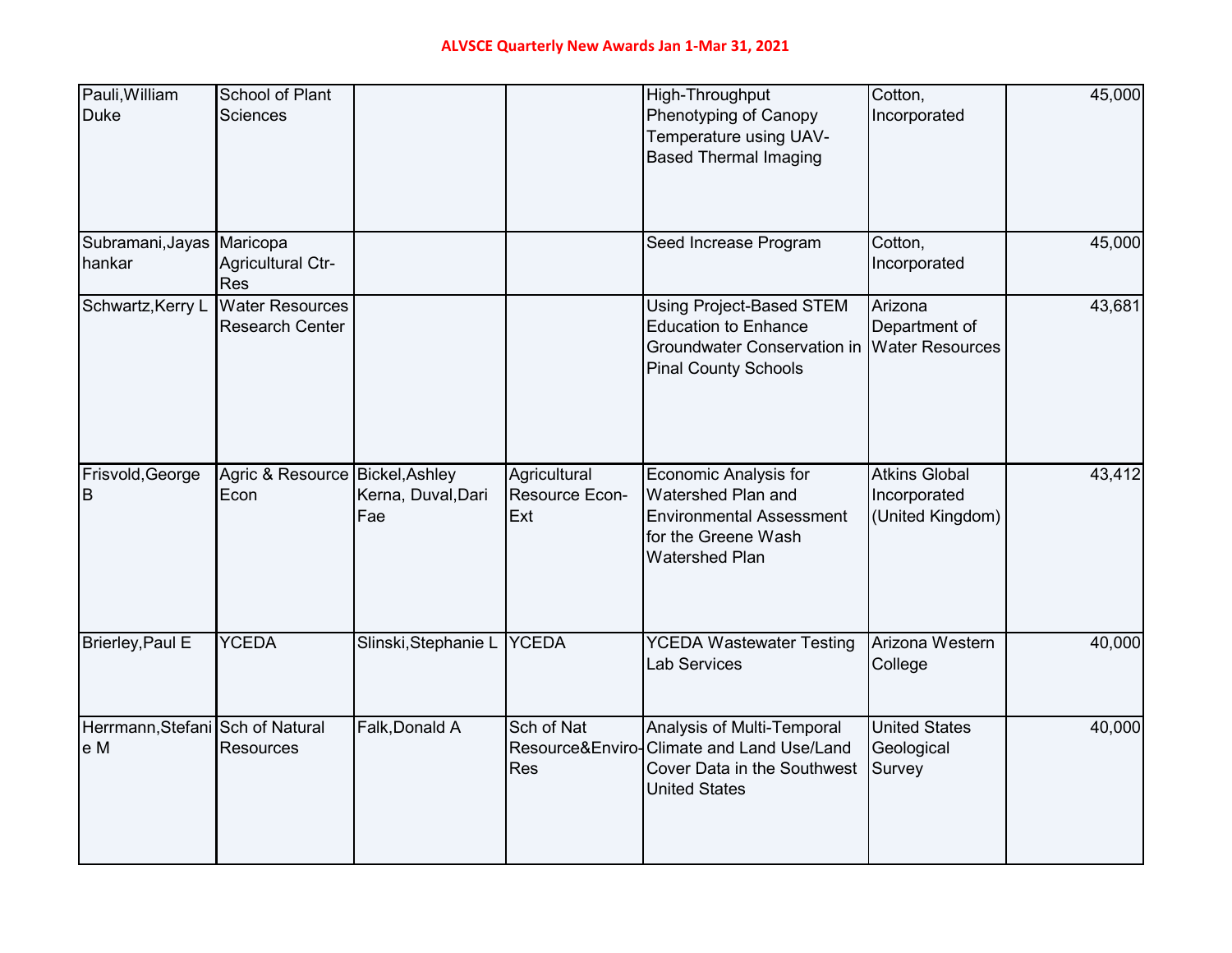| Wulf, Duane M   |                        | Animal&Biomedic Garcia, Samuel R |                 | Animal&Biomedic   Palatability and Consumer                         | G.K. Jim Group     | 32,151 |
|-----------------|------------------------|----------------------------------|-----------------|---------------------------------------------------------------------|--------------------|--------|
|                 | al Sciences            |                                  | al Sciences-Ins | Preference of Beef from Beef-of Companies                           |                    |        |
|                 |                        |                                  |                 | Dairy Crosses Compared to                                           | (CANADA)           |        |
|                 |                        |                                  |                 | <b>Commodity Beef</b>                                               |                    |        |
|                 |                        |                                  |                 |                                                                     |                    |        |
|                 |                        |                                  |                 |                                                                     |                    |        |
| Smith, William  | Sch of Natural         |                                  |                 | Leveraging SMAP Soil                                                | University of Iowa | 28,258 |
| Kolby           | <b>Resources</b>       |                                  |                 | Moisture and Multi-source                                           |                    |        |
|                 |                        |                                  |                 | Earth Observations to                                               |                    |        |
|                 |                        |                                  |                 | <b>Quantify Variability and</b><br><b>Drivers of Global Dryland</b> |                    |        |
|                 |                        |                                  |                 | <b>Carbon and Water Fluxes</b>                                      |                    |        |
|                 |                        |                                  |                 |                                                                     |                    |        |
|                 |                        |                                  |                 |                                                                     |                    |        |
|                 |                        |                                  |                 |                                                                     |                    |        |
|                 |                        |                                  |                 |                                                                     |                    |        |
| Andrade         | <b>Biosystems</b>      |                                  |                 | <b>Field Evaluation of Post-</b>                                    | Cotton,            | 27,300 |
| Sanchez, Pedro  | <b>Engineering-Res</b> |                                  |                 | <b>Emergence Selective/Spot</b>                                     | Incorporated       |        |
|                 |                        |                                  |                 | Spraying Technology for                                             |                    |        |
|                 |                        |                                  |                 | Weed Control in Arizona                                             |                    |        |
|                 |                        |                                  |                 |                                                                     |                    |        |
|                 |                        |                                  |                 |                                                                     |                    |        |
|                 |                        |                                  |                 |                                                                     |                    |        |
| Andrade         | <b>Biosystems</b>      |                                  |                 | <b>Efficiency Gains Through</b>                                     | Cotton,            | 27,000 |
| Sanchez, Pedro  | <b>Engineering-Res</b> |                                  |                 | <b>Precision Planting of Cotton</b>                                 | Incorporated       |        |
|                 |                        |                                  |                 | Seed Under Semi-Desert                                              |                    |        |
|                 |                        |                                  |                 | <b>Irrigated Conditions</b>                                         |                    |        |
|                 |                        |                                  |                 |                                                                     |                    |        |
|                 |                        |                                  |                 |                                                                     |                    |        |
|                 |                        |                                  |                 |                                                                     |                    |        |
| Siemens, Mark C | <b>Biosystems</b>      |                                  |                 | <b>Precision Cultivating</b>                                        | Cotton,            | 25,000 |
|                 | <b>Engineering-Res</b> |                                  |                 | Technologies for Improved                                           | Incorporated       |        |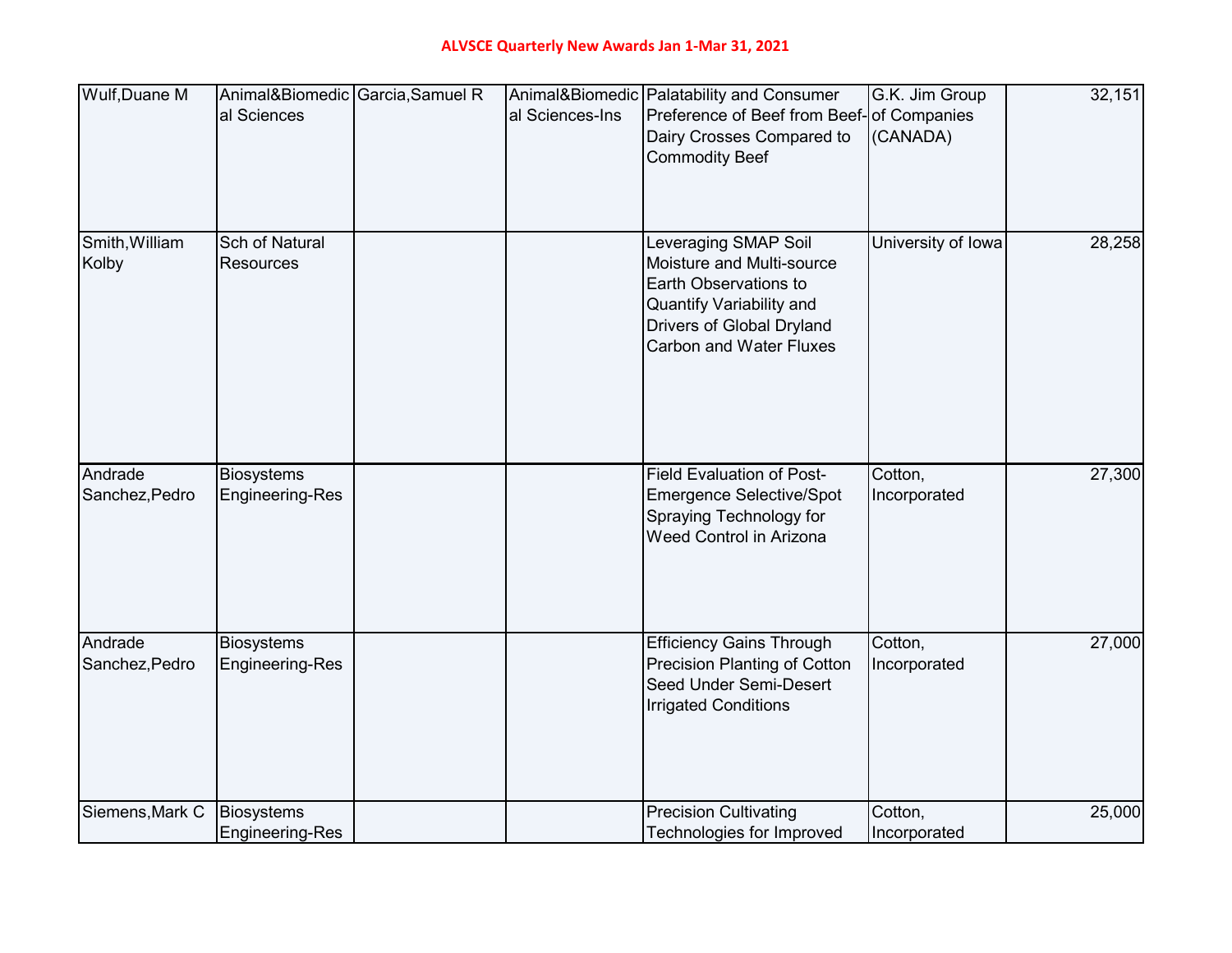| Steidl, Robert J        | <b>Sch of Natural</b><br><b>Resources</b> |                |                                      | Conservation Efforts for the<br><b>Federally Threatened</b><br>Chiricahua Leopard Frog                                                           | <b>United States</b><br>Geological<br>Survey     | 25,000 |
|-------------------------|-------------------------------------------|----------------|--------------------------------------|--------------------------------------------------------------------------------------------------------------------------------------------------|--------------------------------------------------|--------|
| Li, Xianchun            | Entomology                                |                |                                      | <b>Sustaining The Successful</b><br><b>Whitefly Management</b><br>Program In Arizona                                                             | Cotton,<br>Incorporated                          | 24,482 |
| Wright, Glenn C         | School of Plant<br>Sciences               | Poe, Stephen E | <b>Biosystems</b><br>Engineering-Ins | <b>Citrus Scion and Rootstock</b><br>Acquisition and Evaluation -<br>2021                                                                        | <b>Arizona Citrus</b><br><b>Research Council</b> | 20,792 |
| Lyons, Eric H           | <b>School of Plant</b><br><b>Sciences</b> |                |                                      | NIFA AG2PI Collaborative:<br>Creating a Shared Vision<br>across Crop and Livestock<br>Communities                                                | <b>Iowa State</b><br><b>University</b>           | 20,082 |
| Hu, Jiahuai             | School of Plant<br><b>Sciences</b>        |                |                                      | Survey of Fusarium<br>Oxysporum f. sp.<br>Vasinfectum in Arizona<br>Cotton                                                                       | Cotton,<br>Incorporated                          | 20,000 |
| Teegerstrom, Tre<br>Int | <b>Tribal Extension</b><br>Programs       |                |                                      | Tribal Food Safety Alliance -<br><b>Native American Tribes</b><br>Outreach, Education, and<br><b>Training to Enhance Food</b><br>Safety and FSMA | University of<br>Arkansas                        | 20,000 |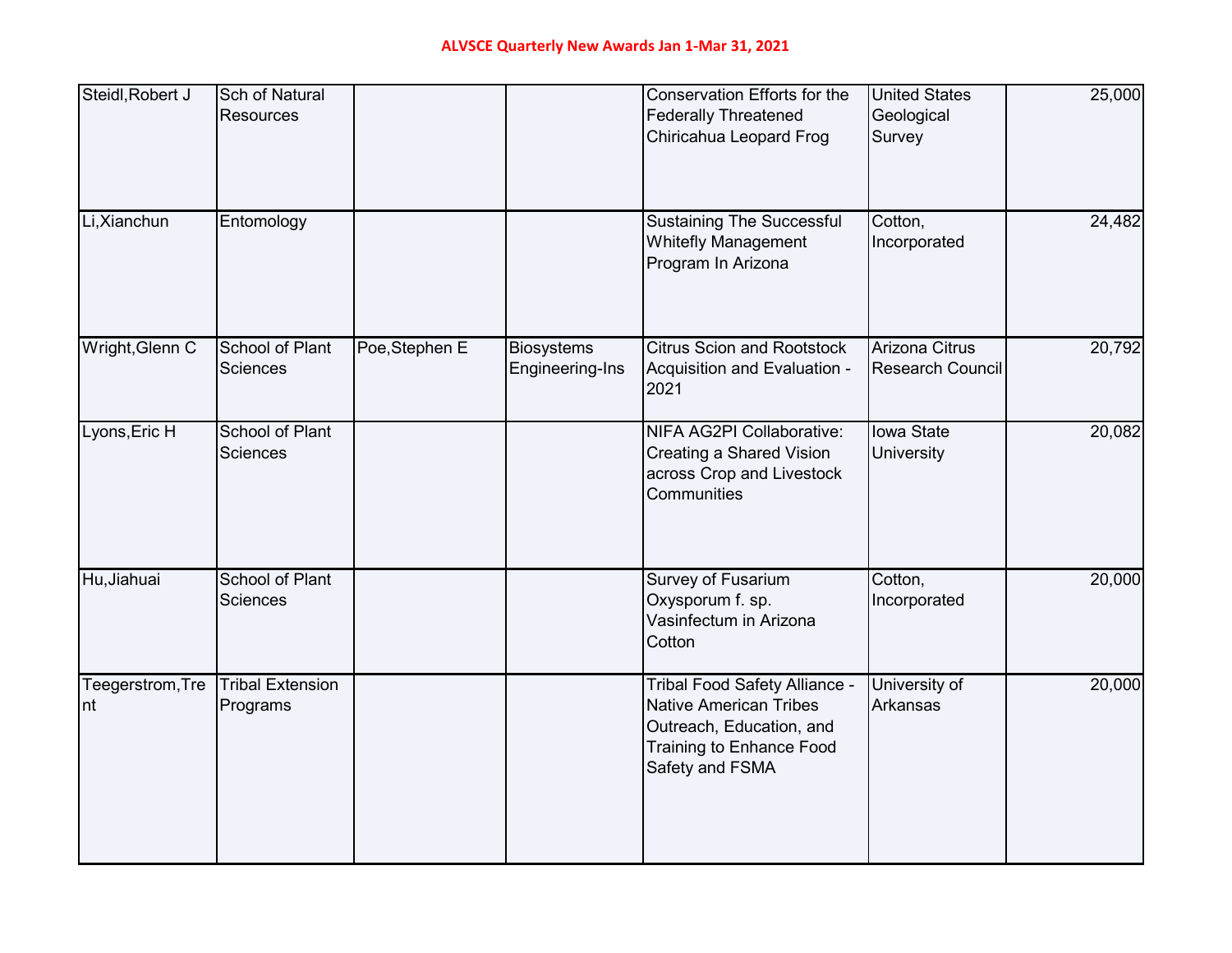| Weber, Jennifer<br>Lynne | <b>Maricopa County</b><br>Office                 |                           |                                       | <b>Thorough Core Training</b><br><b>Resource for Private</b><br>Applicators                                        | Syngenta Crop<br>Protection, LLC                            | 20,000 |
|--------------------------|--------------------------------------------------|---------------------------|---------------------------------------|--------------------------------------------------------------------------------------------------------------------|-------------------------------------------------------------|--------|
| Norton, Elbert R         | <b>Graham County</b><br>Office                   |                           |                                       | Arizona Upland Cotton<br><b>Advanced Strains Testing</b><br>Program                                                | Cotton,<br>Incorporated                                     | 18,000 |
| Misner, Scottie L        | Nutritional<br><b>Sciences</b>                   | Stuth, Christine<br>Lynn  | <b>Coconino County</b><br>Office      | 2021-100 Health Zone<br><b>Services</b>                                                                            | Coconino County,<br>Arizona                                 | 17,000 |
| Frisvold, George<br>B    | Agric & Resource Bickel, Ashley<br>Econ          | Kerna, Duval, Dari<br>Fae | Agricultural<br>Resource Econ-<br>Ext | Economic Contributions and<br>Impacts of Arizona State<br>Parks                                                    | Arizona State<br><b>Parks Board</b>                         | 14,884 |
| Schwartz, Kerry L        | <b>Water Resources</b><br><b>Research Center</b> |                           |                                       | <b>Coconino County Forest</b><br><b>Health Education Program</b>                                                   | Arizona<br>Department of<br>Forestry and Fire<br>Management | 12,000 |
| Steidl, Robert J         | Sch of Natural<br><b>Resources</b>               |                           |                                       | eDNA Sampling and<br>Amphibian Visual Encounter<br>Surveys                                                         | <b>United States</b><br><b>Fish and Wildlife</b><br>Service | 11,760 |
| Norton, Elbert R         | <b>Graham County</b><br>Office                   |                           |                                       | <b>Cotton Incorporated-Cotton</b><br>Specialists Partnership:<br>Large-Plot Replicated Variety<br>Evaluations - AZ | Cotton,<br>Incorporated                                     | 10,500 |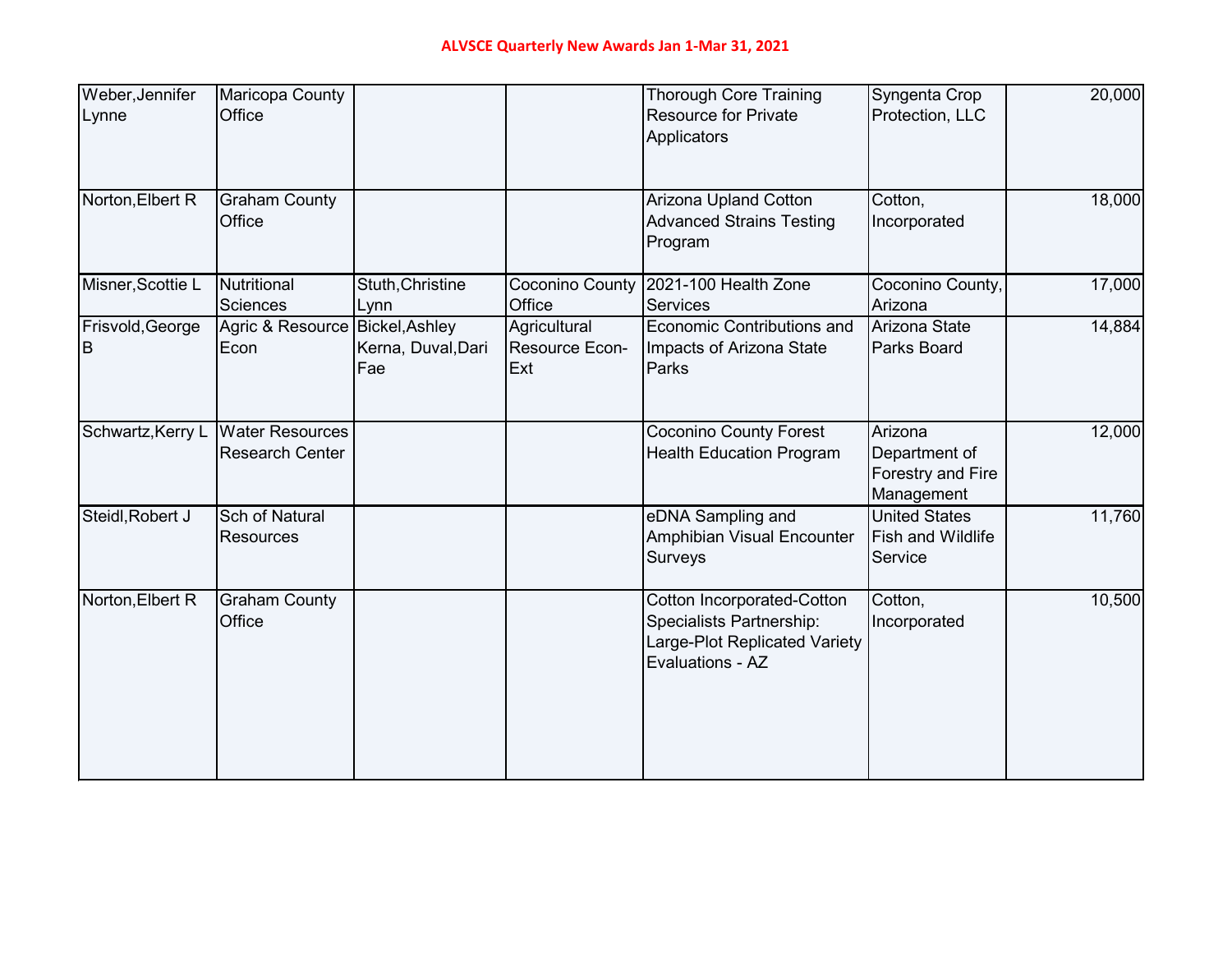| Culver, Melanie           | <b>Sch of Natural</b><br><b>Resources</b>   |  | Ashmunella Woodlandsnail<br><b>Conservation Genetics -</b><br><b>Preliminary Species</b><br>Identification, Species<br>Boundaries, and Phylogeny | Arizona Game<br>and Fish<br>Department | 9,609 |
|---------------------------|---------------------------------------------|--|--------------------------------------------------------------------------------------------------------------------------------------------------|----------------------------------------|-------|
| Andrade<br>Sanchez, Pedro | <b>Biosystems</b><br><b>Engineering-Res</b> |  | Sensor-Controlled Herbicide<br>Spot Spraying: Testing New<br>and Updated Technologies<br>for Post-Emergence Weed<br>Control in Arizona           | Cotton,<br>Incorporated                | 8,830 |
| Steidl, Robert J          | <b>Sch of Natural</b><br><b>Resources</b>   |  | Survival Analysis for Sonoran Arizona Game<br><b>Desert Tortoises</b>                                                                            | and Fish<br>Department                 | 8,700 |
| Bogan, Michael            | <b>Sch of Natural</b><br><b>Resources</b>   |  | RAPID: Indirect Impacts of a<br>Novel Wildfire on a Well-<br><b>Studied Desert Stream:</b><br>Connectivity, Carbon, and<br>Macroinvertebrates    | Arizona State<br>University            | 7,500 |
| Poudel-<br>Ward, Bindu    | <b>Yuma County</b><br>Office                |  | <b>IR-4 Specialty Crop Pest</b><br>Management 2019 - 2021                                                                                        | University of<br>California, Davis     | 7,500 |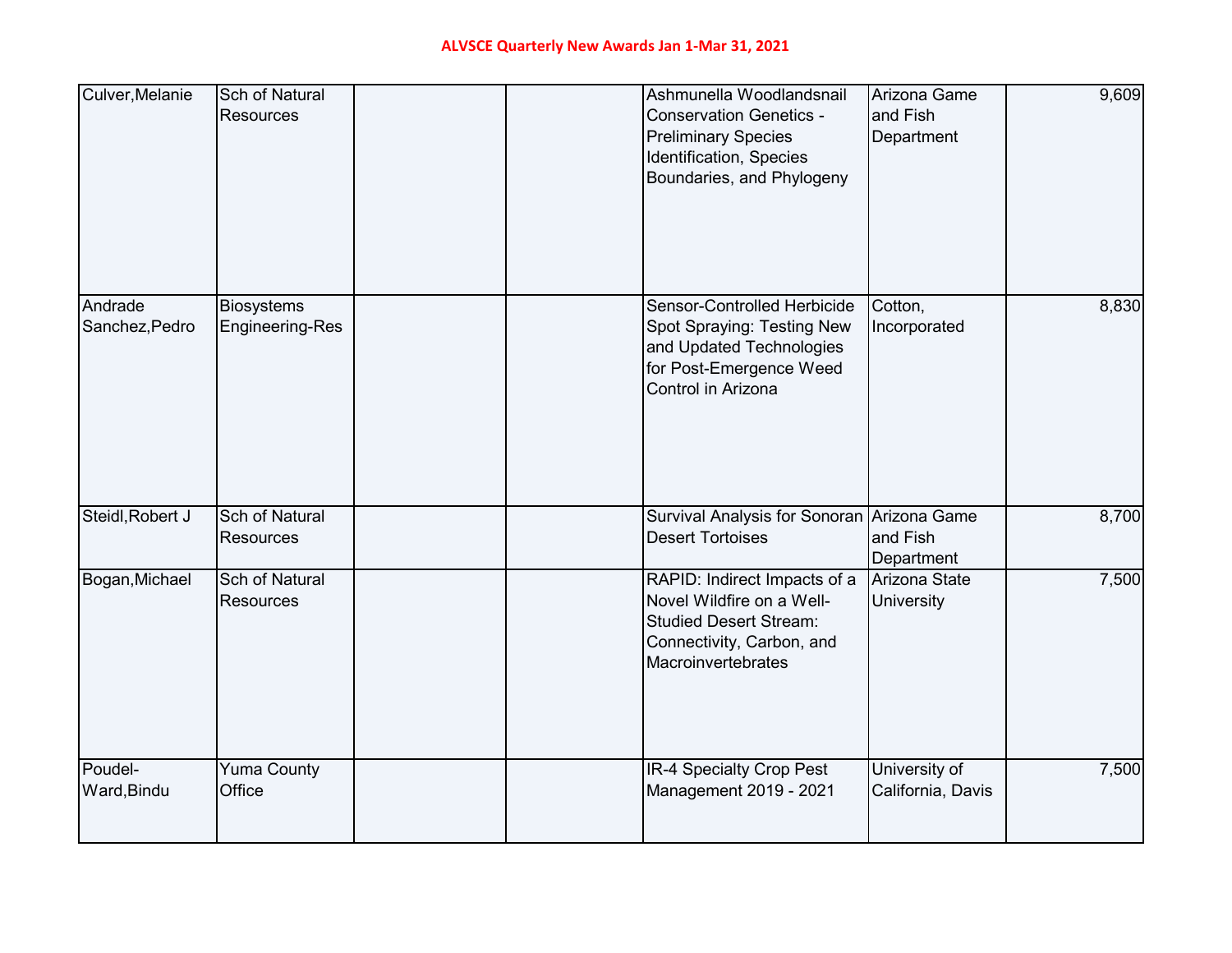| Delphin-<br>Perez, Sonia Elsa Resources<br>Rocio | <b>Sch of Natural</b>          | Soto, Jose R | Sch of Nat<br>Res | Understanding Synergies and The Rufford<br>Resource&Enviro-Tradeoffs Between<br>Conservation and<br>Development by Integrating<br>Ecosystem Services into<br><b>Land Use Planning</b> | Foundation<br>(UNITED<br>KINGDOM)                                             | 6,375 |
|--------------------------------------------------|--------------------------------|--------------|-------------------|---------------------------------------------------------------------------------------------------------------------------------------------------------------------------------------|-------------------------------------------------------------------------------|-------|
| Gouge, Dawn H                                    | Entomology                     |              |                   | <b>Integrated Pest Management</b><br>(IPM) Publication and<br>Training                                                                                                                | Oregon State<br><b>University</b>                                             | 6,000 |
| Norton, Elbert R                                 | <b>Graham County</b><br>Office |              |                   | Beltwide Seed Quality - An<br><b>Extension Cotton Specialist</b><br>Project                                                                                                           | Cotton,<br>Incorporated                                                       | 6,000 |
| Infante, Vanessa<br>IR.                          | Nutritional<br><b>Sciences</b> |              |                   | <b>MDPP Supplier Enrollment</b>                                                                                                                                                       | Association of<br><b>Diabetes Care</b><br>and Education<br><b>Specialists</b> | 5,000 |
| Wilson, Hope                                     | Yavapai County<br>Office       |              |                   | <b>ASPHN 2020-21 Mini</b><br>Collaborative Innovation and<br>Improvement (CollN) Farm to Health<br><b>ECE Grant</b>                                                                   | Association of<br><b>State Public</b><br><b>Nutritionists</b>                 | 4,322 |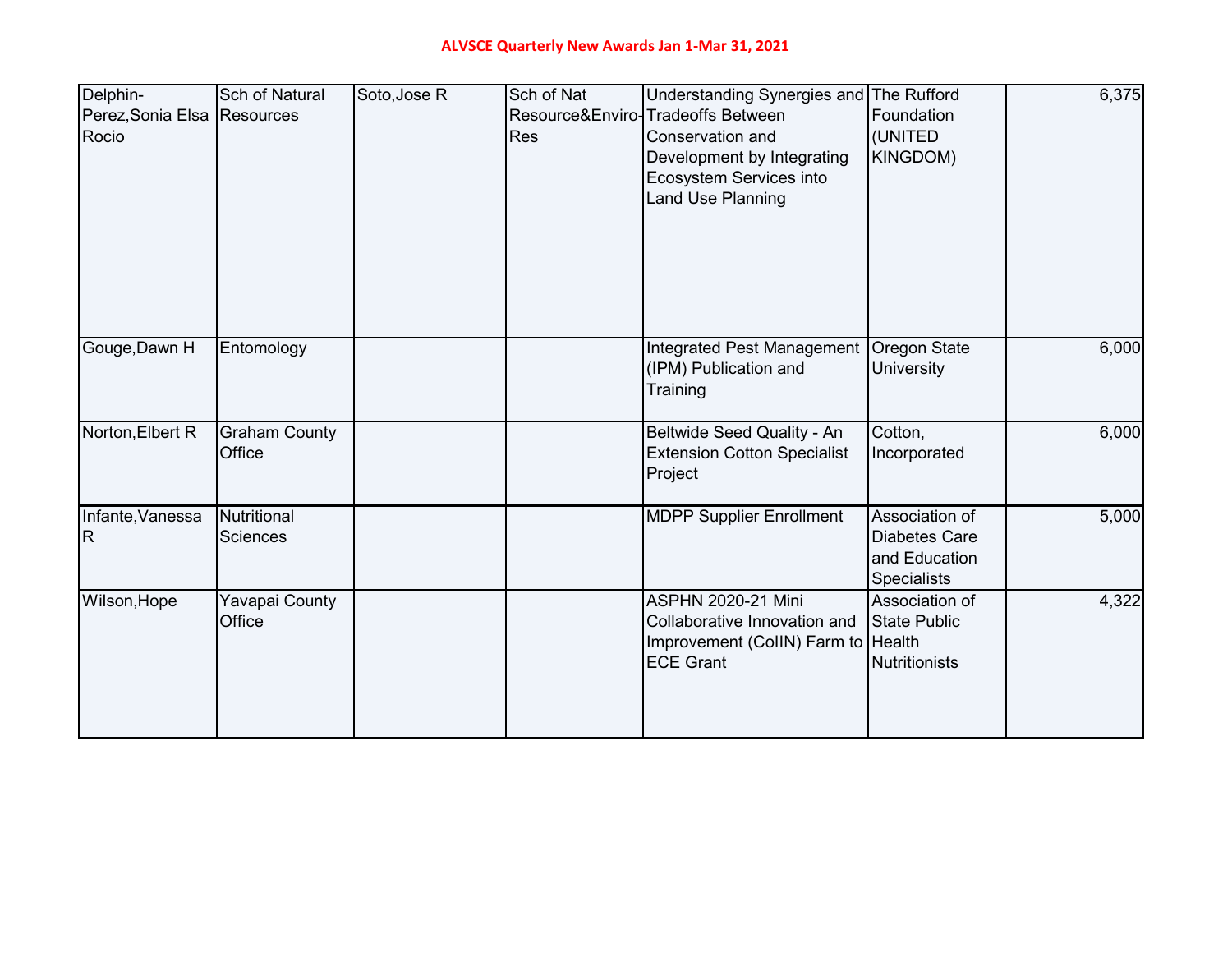## **ALVSCE Quarterly New Awards Jan 1-Mar 31, 2021**

| Johnson, Samant Sch of Natural<br>ha Leigh          | <b>Resources</b>                   | Goode, Matthew J  | Sch of Nat<br><b>Res</b> | Impacts on Southwestern<br>Resource&Enviro-Gila Monsters (Heloderma<br>Suspectum) Microbial Health<br>with a Changing Environment                         | T and E,<br>Incorporated      | 3,000 |
|-----------------------------------------------------|------------------------------------|-------------------|--------------------------|-----------------------------------------------------------------------------------------------------------------------------------------------------------|-------------------------------|-------|
| Wisely, Eldridge                                    | Sch of Natural<br><b>Resources</b> | Culver, Melanie   |                          | <b>Improving Conservation</b><br>Planning and Outcomes for<br>the Mexican Military Macaw<br>(Ara Militaris Mexicanus)<br><b>Through Genomics</b>          | $T$ and $E$ ,<br>Incorporated | 2,986 |
| <b>MARIN</b><br>MENDEZ, ALEJA<br><b>NDRO GANESH</b> | <b>Sch of Natural</b><br>Resources | Koprowski, John L | Sch of Nat<br>Res        | <b>Terrestrial and Flying</b><br>Resource&Enviro-Mammals Community<br>Assessment along the Cajon<br>Bonito Stream in the US-<br><b>Mexico Borderlands</b> | $T$ and $E$ ,<br>Incorporated | 2,948 |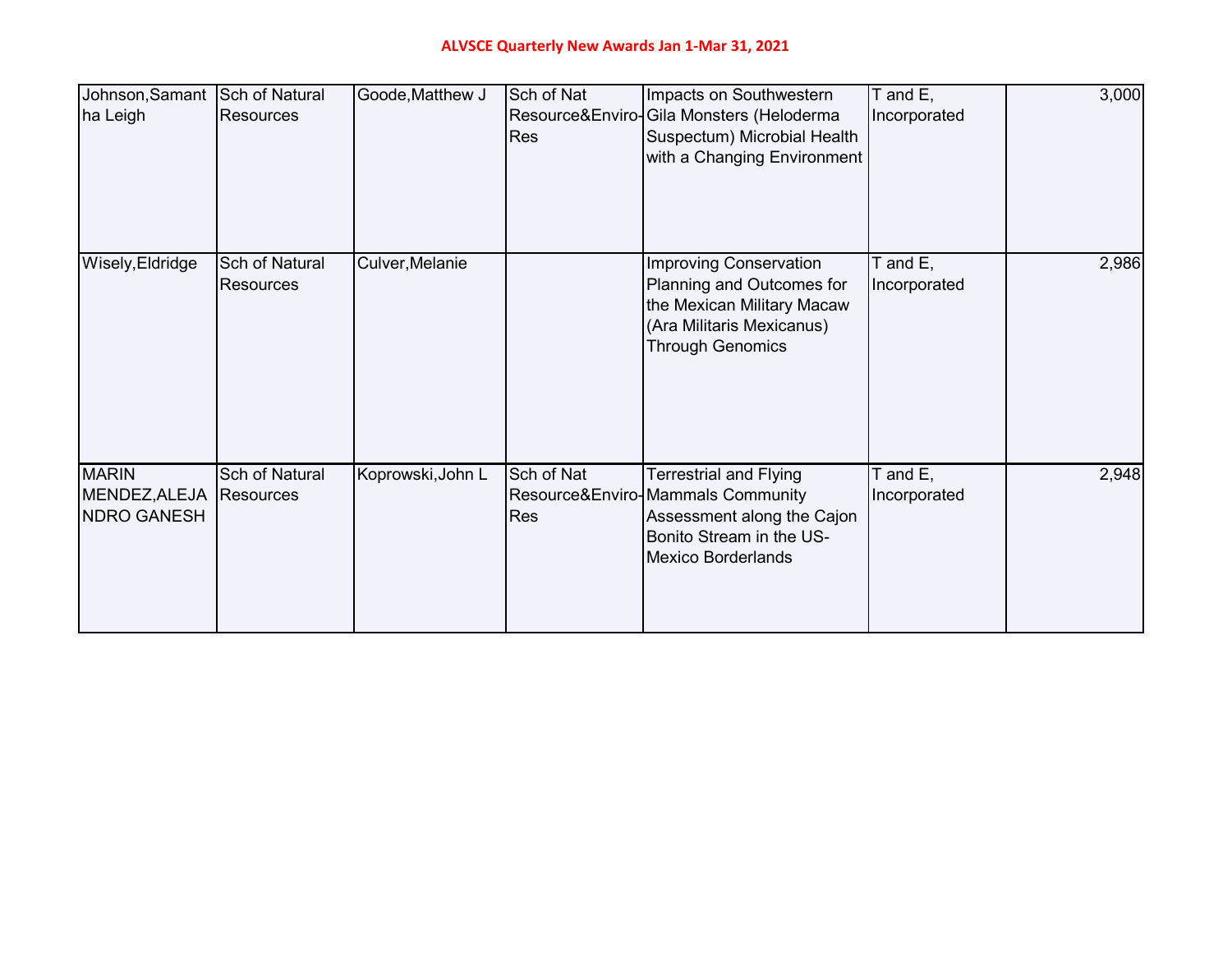## **ALVSCE Quarterly New Awards Jan 1-Mar 31, 2021**

| Grageda<br>Garcia, Miguel<br>Angel | Sch of Natural<br><b>Resources</b>               | Bogan, Michael | Sch of Nat<br><b>Res</b> | Assessment of Human<br>Resource&Enviro-Development Affecting the<br>Sonoran Pronghorn<br>Population and Its Biological<br>Corridor at El Pinacate<br>Biosphere Reserve, Sonora,<br>Mexico | T and E,<br>Incorporated           | 2,653 |
|------------------------------------|--------------------------------------------------|----------------|--------------------------|-------------------------------------------------------------------------------------------------------------------------------------------------------------------------------------------|------------------------------------|-------|
| Sparks, Elizabeth<br>W             | <b>Pima County</b><br>Office                     |                |                          | True Leaders in Equity (TLEI) National 4-H<br>"Dolphin Tank" Award                                                                                                                        | Council                            | 500   |
|                                    | Lopez, Gerardo U Animal& Biomedic<br>al Sciences |                |                          | Detection of Cyclospora<br>Cayetanensis Oocysts from<br><b>Agricultural Water Using</b><br>Mitochondrial Genotyping and<br><b>Target Sequencing</b>                                       | Arizona State<br><b>University</b> | 461   |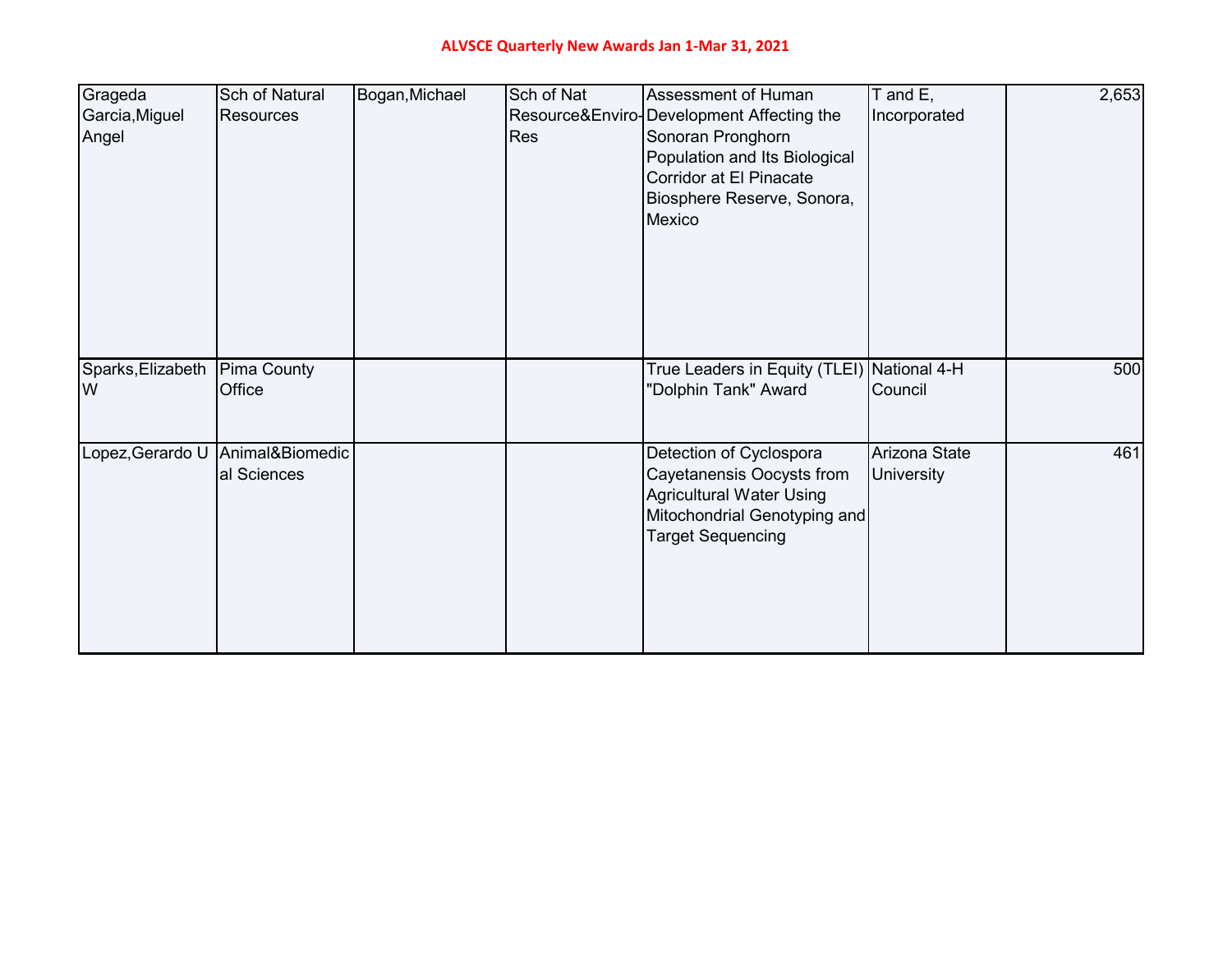| Lopez, Gerardo U Animal&Biomedic | al Sciences                    |  | Detection of Cyclospora<br><b>Cayetanensis Oocysts from</b><br><b>Agricultural Water Using</b><br>Mitochondrial Genotyping and<br><b>Target Sequencing (WAESO)</b>           | Arizona State<br>University        | 461 |
|----------------------------------|--------------------------------|--|------------------------------------------------------------------------------------------------------------------------------------------------------------------------------|------------------------------------|-----|
| Lopez, Gerardo U                 | Animal&Biomedic<br>al Sciences |  | Detection of Cyclospora<br><b>Cayetanensis and Norovirus</b><br>in Irrigation Water and<br><b>Wastewater Using Third</b><br><b>Generation Droplet Digital</b><br>PCR (WAESO) | Arizona State<br><b>University</b> | 461 |
| Lopez, Gerardo U                 | Animal&Biomedic<br>al Sciences |  | Detection of Cyclospora<br>Cayetanensis in Agricultural<br>Water Using Envirochek High<br>Volume Filters and DNA-<br>based Methods (WAESO)                                   | Arizona State<br>University        | 461 |
| Lopez, Gerardo U                 | Animal&Biomedic<br>al Sciences |  |                                                                                                                                                                              |                                    | 461 |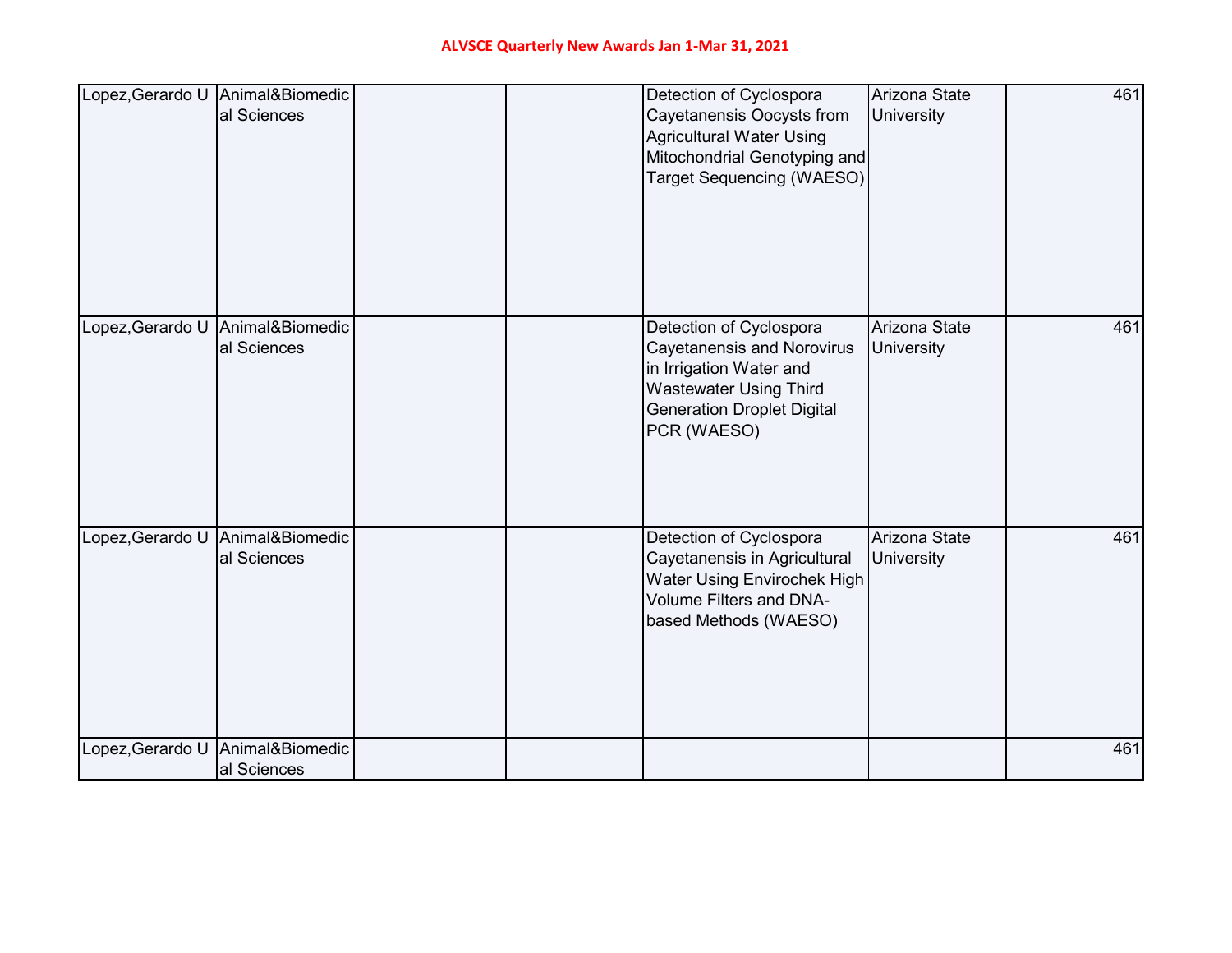|                              | Lopez, Gerardo U Animal&Biomedic<br>al Sciences |  | Detection of Norovirus in<br>Irrigation Water and<br><b>Wastewater Using Third</b><br><b>Generation Droplet Digital</b><br>PCR (WAESO) | Arizona State<br><b>University</b> | 461 |
|------------------------------|-------------------------------------------------|--|----------------------------------------------------------------------------------------------------------------------------------------|------------------------------------|-----|
| Teske,Jennifer A Nutritional | Sciences                                        |  | <b>Genes Modulating</b><br>Metabolism and Food<br>Preference                                                                           | Arizona State<br><b>University</b> | 461 |